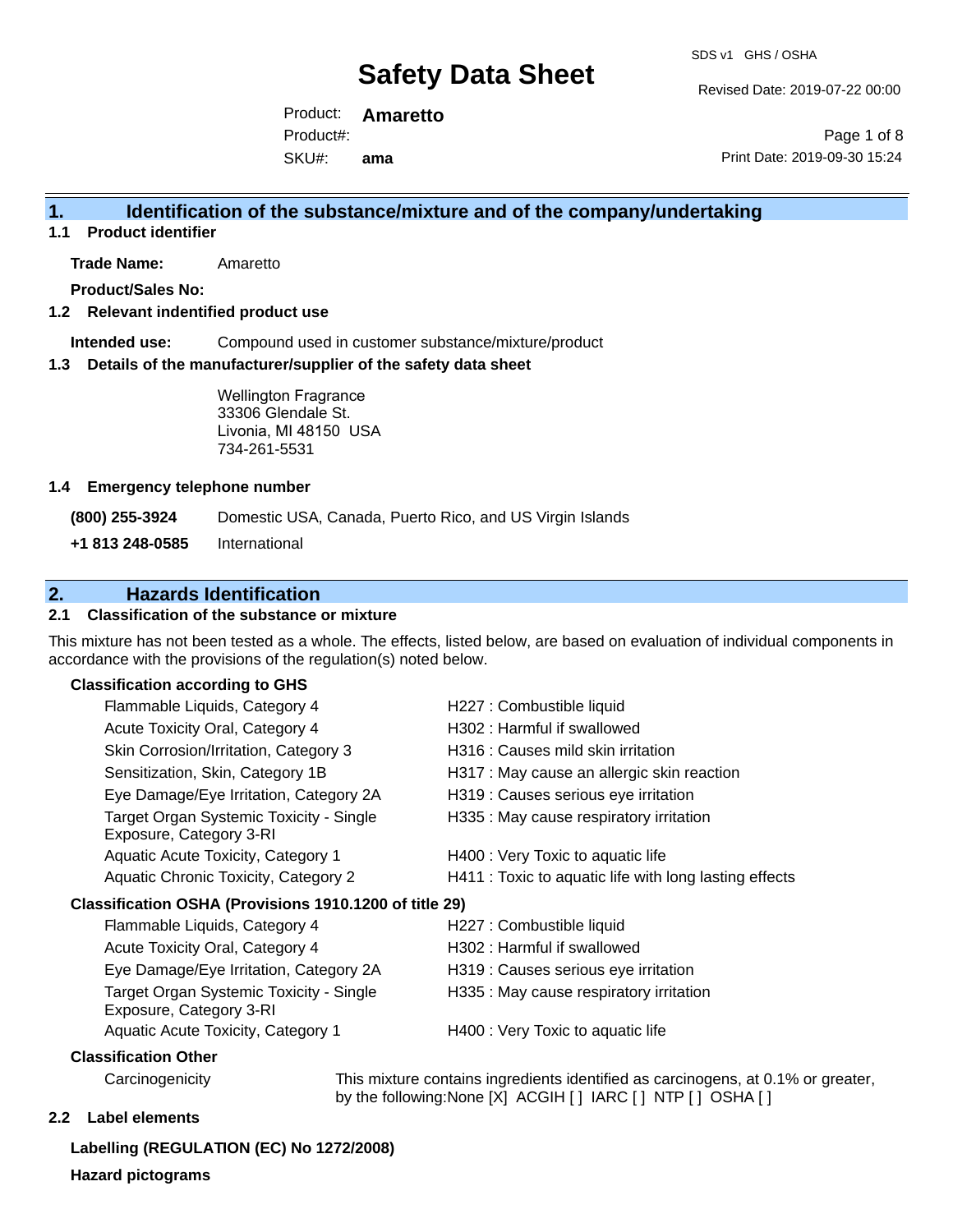SDS v1 GHS / OSHA

Revised Date: 2019-07-22 00:00

Print Date: 2019-09-30 15:24

Page 2 of 8

Product: **Amaretto**  Product#:

SKU#: **ama**



#### **Signal Word: Warning**

| <b>Hazard statments</b> |                                                 |
|-------------------------|-------------------------------------------------|
| H <sub>22</sub> 7       | Combustible liquid                              |
| H302                    | Harmful if swallowed                            |
| H316                    | Causes mild skin irritation                     |
| H317                    | May cause an allergic skin reaction             |
| H319                    | Causes serious eye irritation                   |
| H335                    | May cause respiratory irritation                |
| H400                    | Very Toxic to aquatic life                      |
| H411                    | Toxic to aquatic life with long lasting effects |
|                         |                                                 |

#### **Precautionary Statements**

#### **Prevention:**

| P <sub>233</sub> | Keep container tightly closed                                         |
|------------------|-----------------------------------------------------------------------|
| P <sub>235</sub> | Keep cool                                                             |
| P <sub>264</sub> | Wash hands thoroughly after handling                                  |
| P <sub>270</sub> | Do not eat, drink or smoke when using this product                    |
| P <sub>272</sub> | Contaminated work clothing should not be allowed out of the workplace |
| P <sub>273</sub> | Avoid release to the environment                                      |

### **Response:**

| סטווטט.              |                                                                                                                                                                |
|----------------------|----------------------------------------------------------------------------------------------------------------------------------------------------------------|
| $P301 + P312 + P330$ | IF SWALLOWED: Call a POISON CENTER or doctor/physician if you feel unwell Rinse<br>mouth                                                                       |
| $P302 + P352$        | IF ON SKIN: Wash with soap and water                                                                                                                           |
| $P304 + P312 + P340$ | IF INHALED: Call a POISON CENTER or doctor/physician if you feel unwell Remove victim<br>to fresh air and keep at rest in a position comfortable for breathing |
| $P305 + P351 + P338$ | IF IN EYES: Rinse cautiously with water for several minutes Remove contact lenses if<br>present and easy to do. continue rinsing                               |
| $P333 + P313$        | If skin irritation or a rash occurs: Get medical advice/attention                                                                                              |
| $P337 + P313$        | If eye irritation persists: Get medical advice/attention                                                                                                       |
| P363                 | Wash contaminated clothing before reuse                                                                                                                        |
| P370 + P378          | In case of fire: Use Carbon dioxide (CO2), Dry chemical, or Foam for extinction. Do not use<br>a direct water jet on burning material                          |
| P391                 | <b>Collect Spillage</b>                                                                                                                                        |

### **2.3 Other Hazards**

### **no data available**

# **3. Composition/Information on Ingredients**

### **3.1 Mixtures**

This product is a complex mixture of ingredients, which contains among others the following substance(s), presenting a health or environmental hazard within the meaning of the UN Globally Harmonized System of Classification and Labeling of Chemicals (GHS):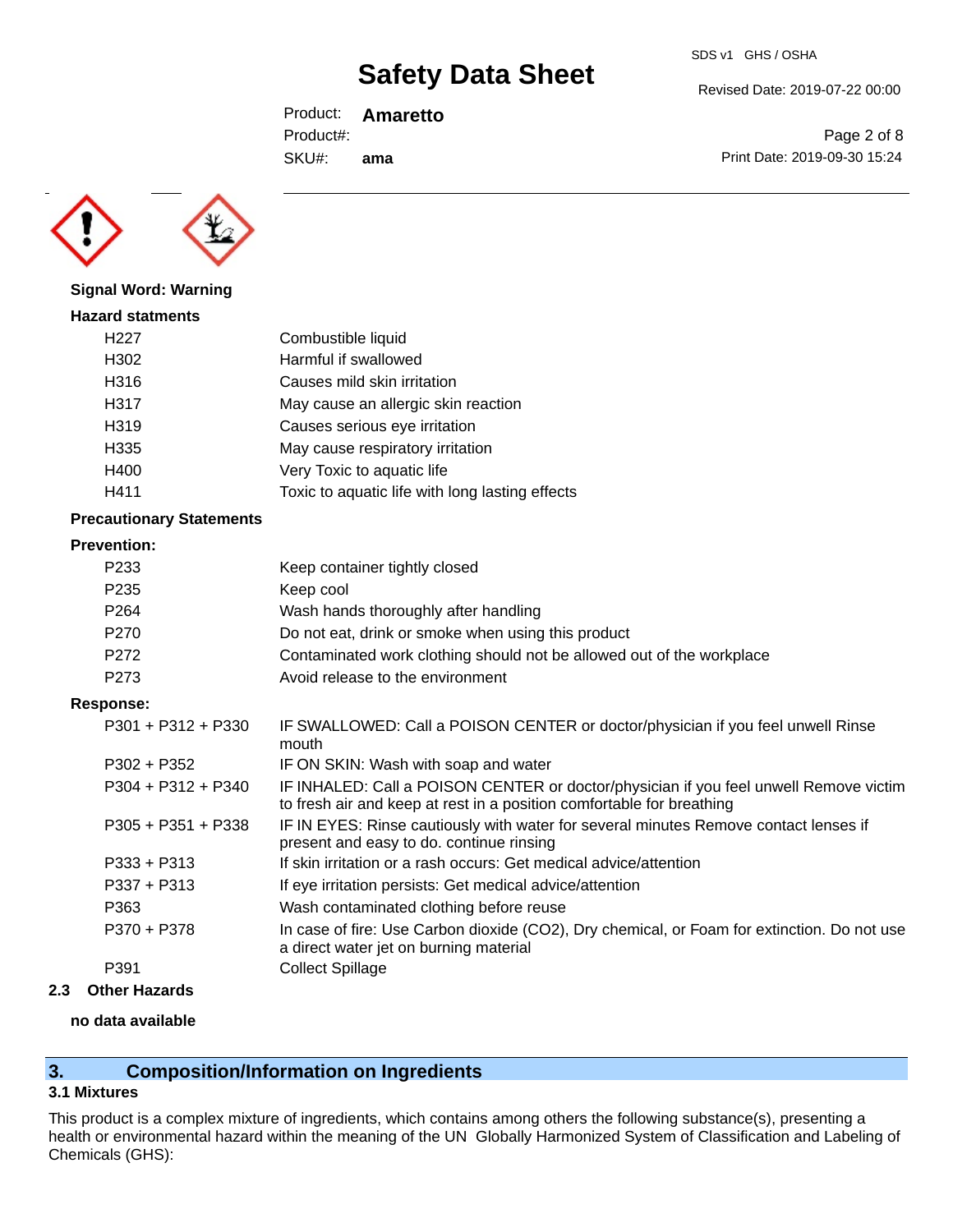SDS v1 GHS / OSHA

Revised Date: 2019-07-22 00:00

Product: **Amaretto** 

Product#:

SKU#: **ama**

Page 3 of 8 Print Date: 2019-09-30 15:24

| CAS#<br>Ingredient                                       | EC#                            | Conc.<br>Range | <b>GHS Classification</b>                   |
|----------------------------------------------------------|--------------------------------|----------------|---------------------------------------------|
| 100-52-7<br>Benzaldehyde                                 | 202-860-4                      | 40 - 50 %      | H227; H302; H316; H319; H332; H335;<br>H401 |
| 120-51-4<br><b>Benzyl Benzoate</b>                       | 204-402-9                      | 10 - 20 %      | H302; H313; H400; H411                      |
| 104-87-0<br>p-Tolualdehyde                               | 203-246-9                      | 10 - 20 %      | H227; H302; H316; H319                      |
| 5989-27-5<br>Limonene                                    | 227-813-5                      | $2 - 5%$       | H226; H304; H315; H317; H400; H410          |
| $121 - 33 - 5$<br>vanillin                               | 204-465-2                      | $2 - 5%$       | H303; H319                                  |
| $105 - 95 - 3$                                           | 203-347-8                      | $2 - 5%$       | H401                                        |
| Ethylene brassylate<br>121-32-4                          | 204-464-7                      | $1 - 2%$       | H303; H320; H402                            |
|                                                          | 3-Ethoxy-4-hydroxybenzaldehyde |                |                                             |
| 469-61-4                                                 | 207-418-4                      | $1 - 2%$       | H304; H316; H400                            |
| alpha-Cedrene                                            |                                |                |                                             |
| 123-11-5                                                 | 204-602-6                      | $1 - 2%$       | H303; H402; H412                            |
| Anisaldehyde                                             |                                |                |                                             |
| 128-37-0                                                 | 204-881-4                      | $1 - 2%$       | H316; H400; H410                            |
| <b>Butylated hydroxytoluene</b>                          |                                |                |                                             |
| $77 - 53 - 2$                                            | 201-035-6                      | $1 - 2%$       | H227; H401; H411                            |
| Cedrol Crystals                                          |                                |                |                                             |
| See Section 16 for full text of GHS classification codes |                                |                |                                             |

See Section 16 for full text of GHS classification codes which where not shown in section 2

Total Hydrocarbon Content (%  $w/w$ ) = 5.12

**4. First Aid Measures** 

| <b>Description of first aid measures</b><br>4.1                 |                                                                                                               |  |
|-----------------------------------------------------------------|---------------------------------------------------------------------------------------------------------------|--|
| Inhalation:                                                     | Remove from exposure site to fresh air and keep at rest.<br>Obtain medical advice.                            |  |
| Eye Exposure:                                                   | Flush immediately with water for at least 15 minutes.<br>Contact physician if symptoms persist.               |  |
| <b>Skin Exposure:</b>                                           | Remove contaminated clothes. Wash thoroughly with water (and soap).<br>Contact physician if symptoms persist. |  |
| Ingestion:                                                      | Rinse mouth with water and obtain medical advice.                                                             |  |
| 4.2 Most important symptoms and effects, both acute and delayed |                                                                                                               |  |
| Symptoms:                                                       | no data available                                                                                             |  |
| <b>Risks:</b>                                                   | Refer to Section 2.2 "Hazard Statements"                                                                      |  |

**4.3 Indication of any immediate medical attention and special treatment needed**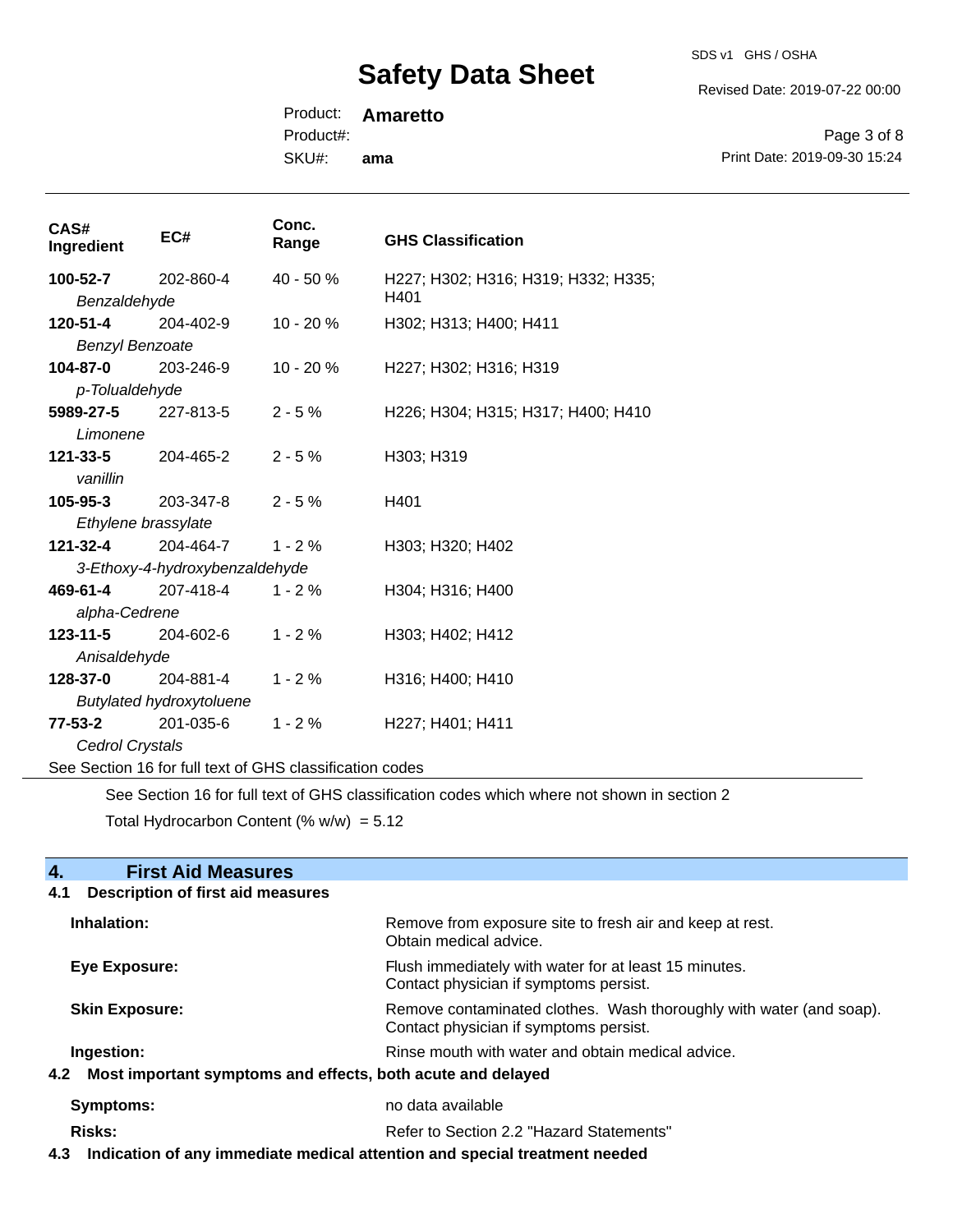SDS v1 GHS / OSHA

Revised Date: 2019-07-22 00:00

Product: **Amaretto**  Product#:

SKU#: **ama**

Page 4 of 8 Print Date: 2019-09-30 15:24

| Treatment: |                                                                                                                                   | Refer to Section 2.2 "Response"                   |
|------------|-----------------------------------------------------------------------------------------------------------------------------------|---------------------------------------------------|
| 5.         | <b>Fire-Fighting measures</b>                                                                                                     |                                                   |
| 5.1        | <b>Extinguishing media</b>                                                                                                        |                                                   |
|            | Suitable:                                                                                                                         | Carbon dioxide (CO2), Dry chemical, Foam          |
|            | Unsuitable                                                                                                                        | Do not use a direct water jet on burning material |
|            | 5.2 Special hazards arising from the substance or mixture                                                                         |                                                   |
|            | <b>During fire fighting:</b>                                                                                                      | Water may be ineffective                          |
|            | 5.3 Advice for firefighters                                                                                                       |                                                   |
|            | <b>Further information:</b>                                                                                                       | Standard procedure for chemical fires             |
|            |                                                                                                                                   |                                                   |
| 6.         | <b>Accidental Release Measures</b>                                                                                                |                                                   |
| 6.1        | Personal precautions, protective equipment and emergency procedures                                                               |                                                   |
|            | Avoid inhalation and contact with skin and eyes. A self-contained breathing apparatus is recommended in case of a<br>major spill. |                                                   |
| 6.2        | <b>Environmental precautions</b>                                                                                                  |                                                   |

Keep away from drains, soil, and surface and groundwater.

#### **6.3 Methods and materials for containment and cleaning up**

Clean up spillage promptly. Remove ignition sources. Provide adequate ventilation. Avoid excessive inhalation of vapors. Gross spillages should be contained by use of sand or inert powder and disposed of according to the local regulations.

#### **6.4 Reference to other sections**

Not Applicable

## **7. Handling and Storage**

#### **7.1 Precautions for safe handling**

Apply according to good manufacturing and industrial hygiene practices with proper ventilation. Do not drink, eat or smoke while handling. Respect good personal hygiene.

#### **7.2 Conditions for safe storage, including any incompatibilities**

Store in a cool, dry and ventilated area away from heat sources and protected from light in tightly closed original container. Avoid uncoated metal container. Keep air contact to a minimum.

#### **7.3 Specific end uses**

No information available

### **8. Exposure Controls/Personal Protection**

#### **8.1 Control parameters**

**Exposure Limits:**

**Component** ACGIH TWA ppm STEL ppm TWA ppm STEL ppm ACGIH **OSHA OSHA 128-37-0** *Butylated hydroxytoluene* 2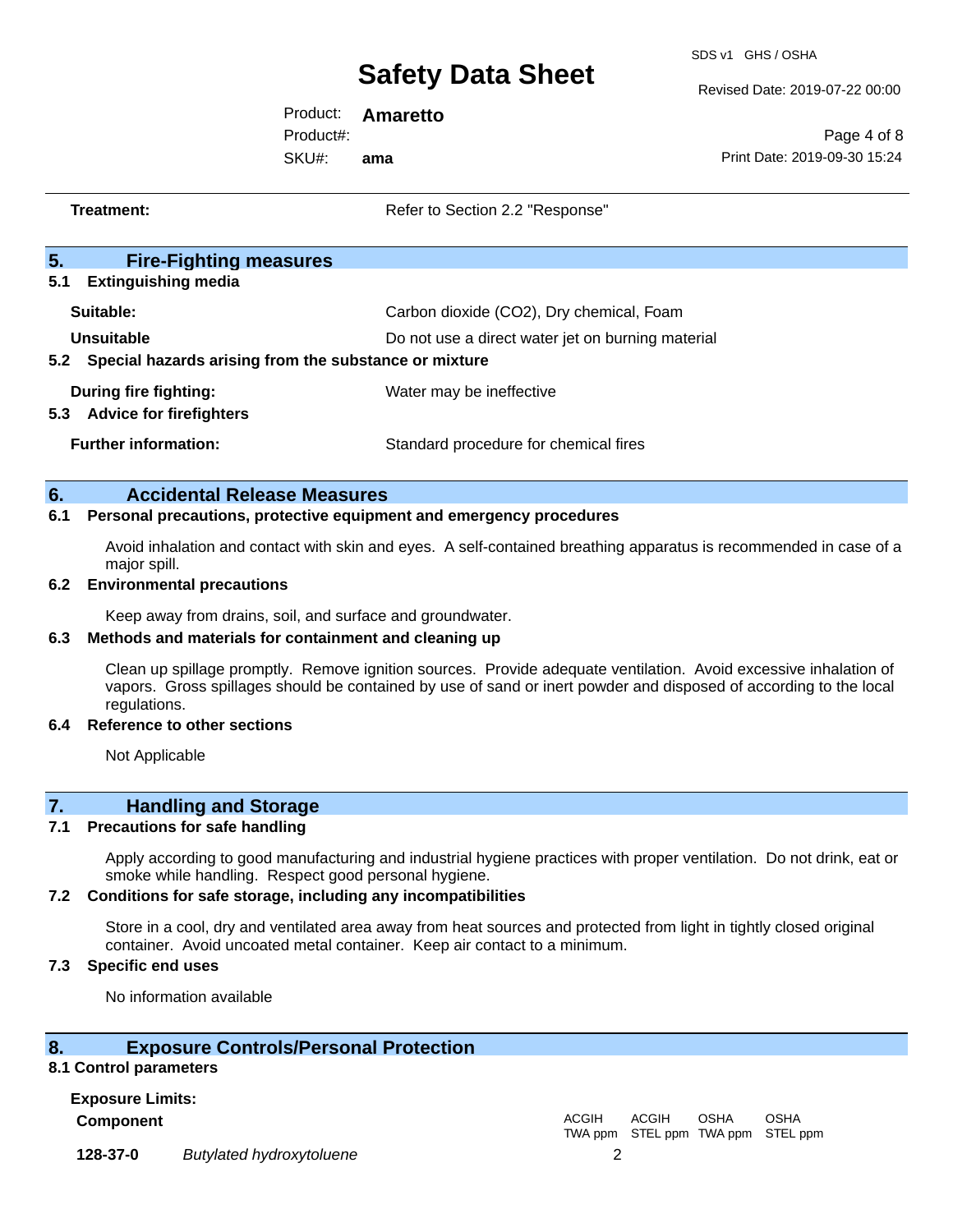SDS v1 GHS / OSHA

Revised Date: 2019-07-22 00:00

|           | Product: <b>Amaretto</b> |                              |
|-----------|--------------------------|------------------------------|
| Product#: |                          | Page 5 of 8                  |
| SKU#:     | ama                      | Print Date: 2019-09-30 15:24 |

| <b>Engineering Controls:</b><br>8.2 Exposure controls - Personal protective equipment | Use local exhaust as needed.                                                                                                             |
|---------------------------------------------------------------------------------------|------------------------------------------------------------------------------------------------------------------------------------------|
| Eye protection:                                                                       | Tightly sealed goggles, face shield, or safety glasses with brow guards and side shields, etc.<br>as may be appropriate for the exposure |
| <b>Respiratory protection:</b>                                                        | Avoid excessive inhalation of concentrated vapors. Apply local ventilation where appropriate.                                            |
| <b>Skin protection:</b>                                                               | Avoid Skin contact. Use chemically resistant gloves as needed.                                                                           |

### **9. Physical and Chemical Properties**

#### **9.1 Information on basic physical and chemical properties**

| Appearance:                  | Liquid                       |
|------------------------------|------------------------------|
| Odor:                        | Conforms to Standard         |
| Color:                       | Yellow to Pale Orange (G8-9) |
| <b>Viscosity:</b>            | Liquid                       |
| <b>Freezing Point:</b>       | Not determined               |
| <b>Boiling Point:</b>        | Not determined               |
| <b>Melting Point:</b>        | Not determined               |
| <b>Flashpoint (CCCFP):</b>   | 150 F (65.56 C)              |
| <b>Auto flammability:</b>    | Not determined               |
| <b>Explosive Properties:</b> | None Expected                |
| <b>Oxidizing properties:</b> | None Expected                |
| Vapor Pressure (mmHg@20 C):  | 0.6537                       |
| %VOC:                        | 0.65                         |
| Specific Gravity @ 25 C:     | 1.0410                       |
| Density @ 25 C:              | 1.0380                       |
| Refractive Index @ 20 C:     | 1.5420                       |
| Soluble in:                  | Oil                          |

# **10. Stability and Reactivity**

| <b>10.1 Reactivity</b>                  | None                                               |
|-----------------------------------------|----------------------------------------------------|
| <b>10.2 Chemical stability</b>          | Stable                                             |
| 10.3 Possibility of hazardous reactions | None known                                         |
| <b>10.4 Conditions to avoid</b>         | None known                                         |
| 10.5 Incompatible materials             | Strong oxidizing agents, strong acids, and alkalis |
| 10.6 Hazardous decomposition products   | None known                                         |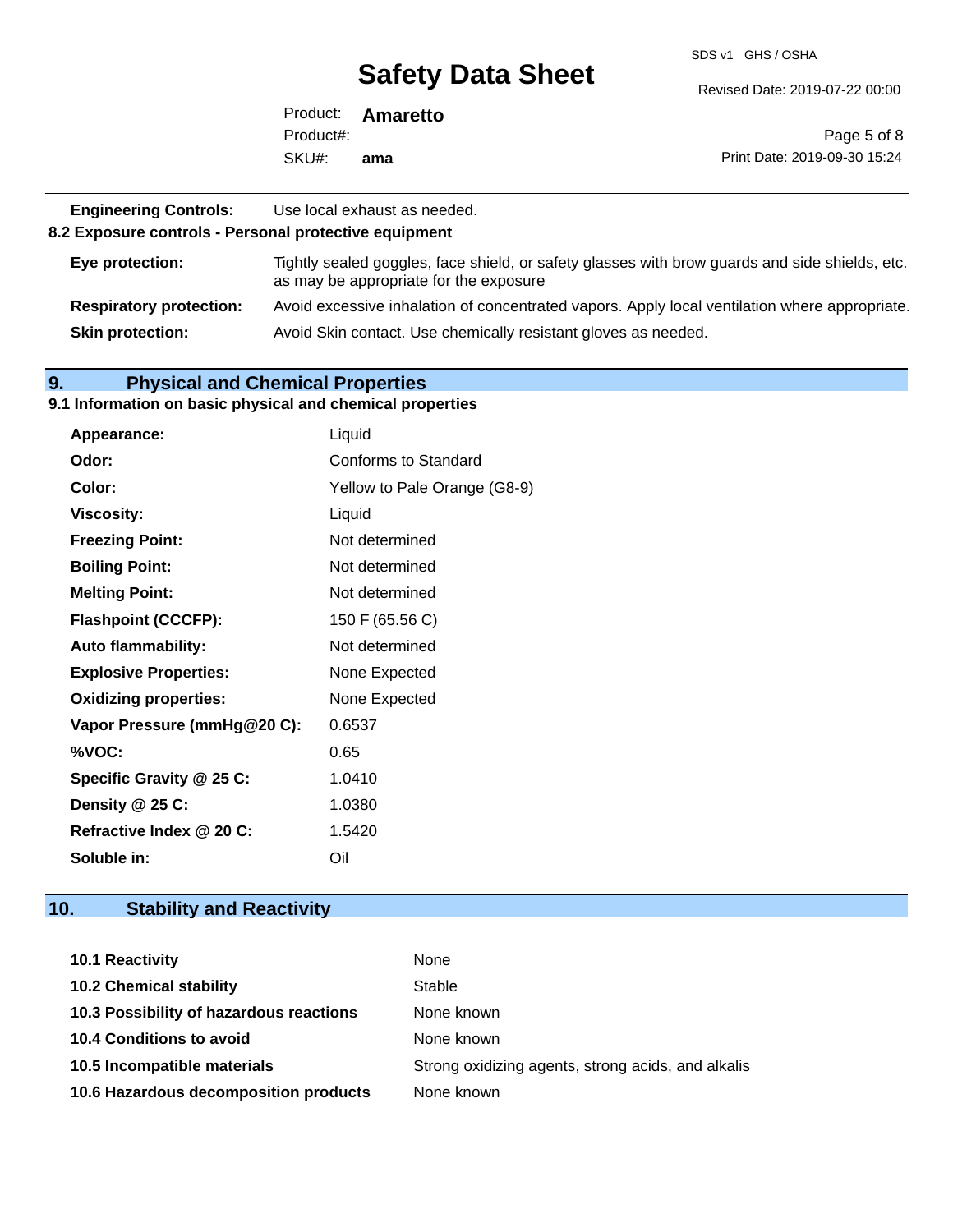SDS v1 GHS / OSHA

Revised Date: 2019-07-22 00:00

Product: **Amaretto**  SKU#: Product#: **ama**

Page 6 of 8 Print Date: 2019-09-30 15:24

| 11. | <b>Toxicological Information</b> |
|-----|----------------------------------|
|-----|----------------------------------|

#### **11.1 Toxicological Effects**

Acute Toxicity Estimates (ATEs) based on the individual Ingredient Toxicity Data utilizing the "Additivity Formula"

| Acute toxicity - Oral - (Rat) mg/kg                | (LD50: 1622.7636) Harmful if swallowed                   |
|----------------------------------------------------|----------------------------------------------------------|
| Acute toxicity - Dermal - (Rabbit) mg/kg           | Not classified - the classification criteria are not met |
| Acute toxicity - Inhalation - (Rat) mg/L/4hr       | Not classified - the classification criteria are not met |
| <b>Skin corrosion / irritation</b>                 | Not classified - the classification criteria are not met |
| Serious eye damage / irritation                    | Causes serious eye irritation                            |
| <b>Respiratory sensitization</b>                   | Not classified - the classification criteria are not met |
| <b>Skin sensitization</b>                          | May cause an allergic skin reaction                      |
| <b>Germ cell mutagenicity</b>                      | Not classified - the classification criteria are not met |
| Carcinogenicity                                    | Not classified - the classification criteria are not met |
| <b>Reproductive toxicity</b>                       | Not classified - the classification criteria are not met |
| Specific target organ toxicity - single exposure   | May cause respiratory irritation                         |
| Specific target organ toxicity - repeated exposure | Not classified - the classification criteria are not met |
| <b>Aspiration hazard</b>                           | Not classified - the classification criteria are not met |

# **12. Ecological Information**

**12.1 Toxicity**

| <b>Acute acquatic toxicity</b>     | Very Toxic to aquatic life                      |
|------------------------------------|-------------------------------------------------|
| <b>Chronic acquatic toxicity</b>   | Toxic to aquatic life with long lasting effects |
| <b>Toxicity Data on soil</b>       | no data available                               |
| <b>Toxicity on other organisms</b> | no data available                               |
|                                    |                                                 |
|                                    |                                                 |
| 12.2 Persistence and degradability | no data available                               |
| 12.3 Bioaccumulative potential     | no data available                               |
| 12.4 Mobility in soil              | no data available                               |
| 12.5 Other adverse effects         | no data available                               |

### **13. Disposal Conditions**

#### **13.1 Waste treatment methods**

Do not allow product to reach sewage systems. Dispose of in accordance with all local and national regulations. Send to a licensed waste management company.The product should not be allowed to enter drains, water courses or the soil. Do not contaminate ponds, waterways or ditches with chemical or used container.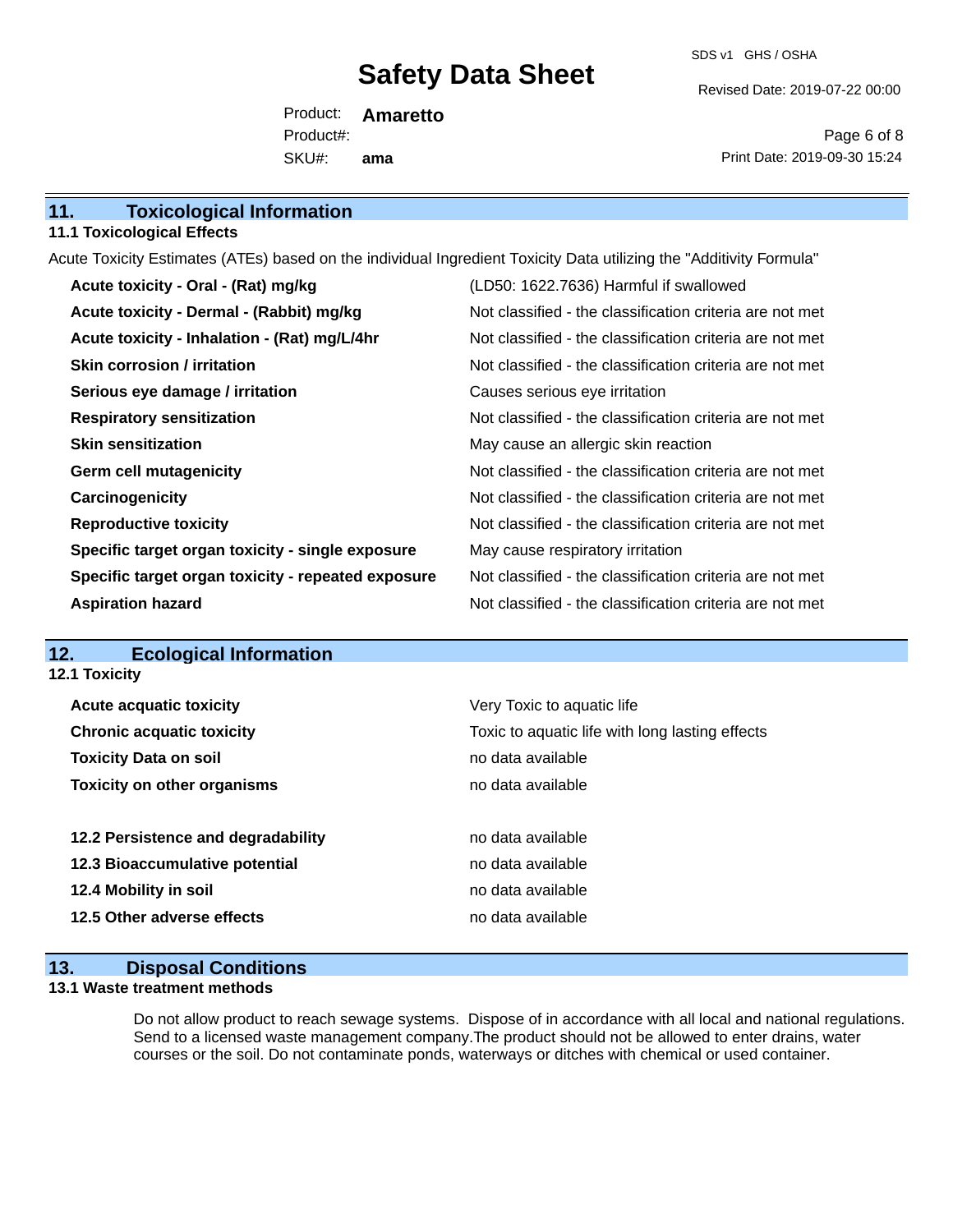SDS v1 GHS / OSHA

Revised Date: 2019-07-22 00:00

Product: **Amaretto**  SKU#: Product#: **ama**

Page 7 of 8 Print Date: 2019-09-30 15:24

# **14. Transport Information**

| <b>Marine Pollutant</b>                                       | Yes. Ingredient of greatest environmental impact:<br>120-51-4 : (10 - 20 %) : Benzyl Benzoate |              |                                     |                 |               |
|---------------------------------------------------------------|-----------------------------------------------------------------------------------------------|--------------|-------------------------------------|-----------------|---------------|
| <b>Regulator</b>                                              |                                                                                               | <b>Class</b> | <b>Pack Group</b>                   | <b>Sub Risk</b> | UN-nr.        |
| U.S. DOT (Non-Bulk)                                           |                                                                                               |              | Not Regulated - Not Dangerous Goods |                 |               |
| <b>Chemicals NOI</b>                                          |                                                                                               |              |                                     |                 |               |
| <b>ADR/RID (International Road/Rail)</b>                      |                                                                                               |              |                                     |                 |               |
| <b>Environmentally Hazardous</b><br>Substance, Liquid, n.o.s. |                                                                                               | 9            | Ш                                   |                 | <b>UN3082</b> |
| <b>IATA (Air Cargo)</b>                                       |                                                                                               |              |                                     |                 |               |
| <b>Environmentally Hazardous</b><br>Substance, Liquid, n.o.s. |                                                                                               | 9            | Ш                                   |                 | <b>UN3082</b> |
| <b>IMDG (Sea)</b>                                             |                                                                                               |              |                                     |                 |               |
| <b>Environmentally Hazardous</b><br>Substance, Liquid, n.o.s. |                                                                                               | 9            | Ш                                   |                 | UN3082        |

| 15.<br><b>Regulatory Information</b>      |                                                              |
|-------------------------------------------|--------------------------------------------------------------|
| <b>U.S. Federal Regulations</b>           |                                                              |
| <b>TSCA (Toxic Substance Control Act)</b> | All components of the substance/mixture are listed or exempt |
| 40 CFR(EPCRA, SARA, CERCLA and CAA)       | This product contains NO components of concern.              |
| <b>U.S. State Regulations</b>             |                                                              |
| <b>California Proposition 65 Warning</b>  | This product contains the following components:              |
| 123-35-3(NF 204-622-5 0.01 - 0.1%         | beta-Myrcene (Natural Source)                                |
| <b>Canadian Regulations</b>               |                                                              |
| <b>DSL</b>                                | 100.00% of the components are listed or exempt.              |

# **16. Other Information**

#### **GHS H-Statements referred to under section 3 and not listed in section 2**

| H226 : Flammable liquid and vapour                          | H303 : May be harmful if swallowed                                        |
|-------------------------------------------------------------|---------------------------------------------------------------------------|
| H304 : May be fatal if swallowed and enters airways         | H313: May be harmful in contact with skin                                 |
| H315 : Causes skin irritation                               | H317 : May cause an allergic skin reaction                                |
| H320 : Causes eye irritation                                | H332: Harmful if inhaled                                                  |
| H401 : Toxic to aquatic life                                | H402 : Harmful to aquatic life                                            |
| H410 : Very toxic to aquatic life with long lasting effects | H412 : Harmful to aquatic life with long lasting effects                  |
| <b>Total Fractional Values</b>                              |                                                                           |
| (TFV) Risk                                                  | (TFV) Risk                                                                |
| (26.16) Aquatic Chronic Toxicity, Category 3                | (7.15) Skin Corrosion/Irritation, Category 3                              |
| (6.76) Eye Damage/Eye Irritation, Category 2A               | (3.59) Sensitization, Skin, Category 1B                                   |
| (2.61) Aquatic Chronic Toxicity, Category 2                 | (2.48) Target Organ Systemic Toxicity - Single<br>Exposure, Category 3-RI |
| (1.40) Aquatic Acute Toxicity, Category 1                   | (1.23) Acute Toxicity Oral, Category 4                                    |
|                                                             |                                                                           |